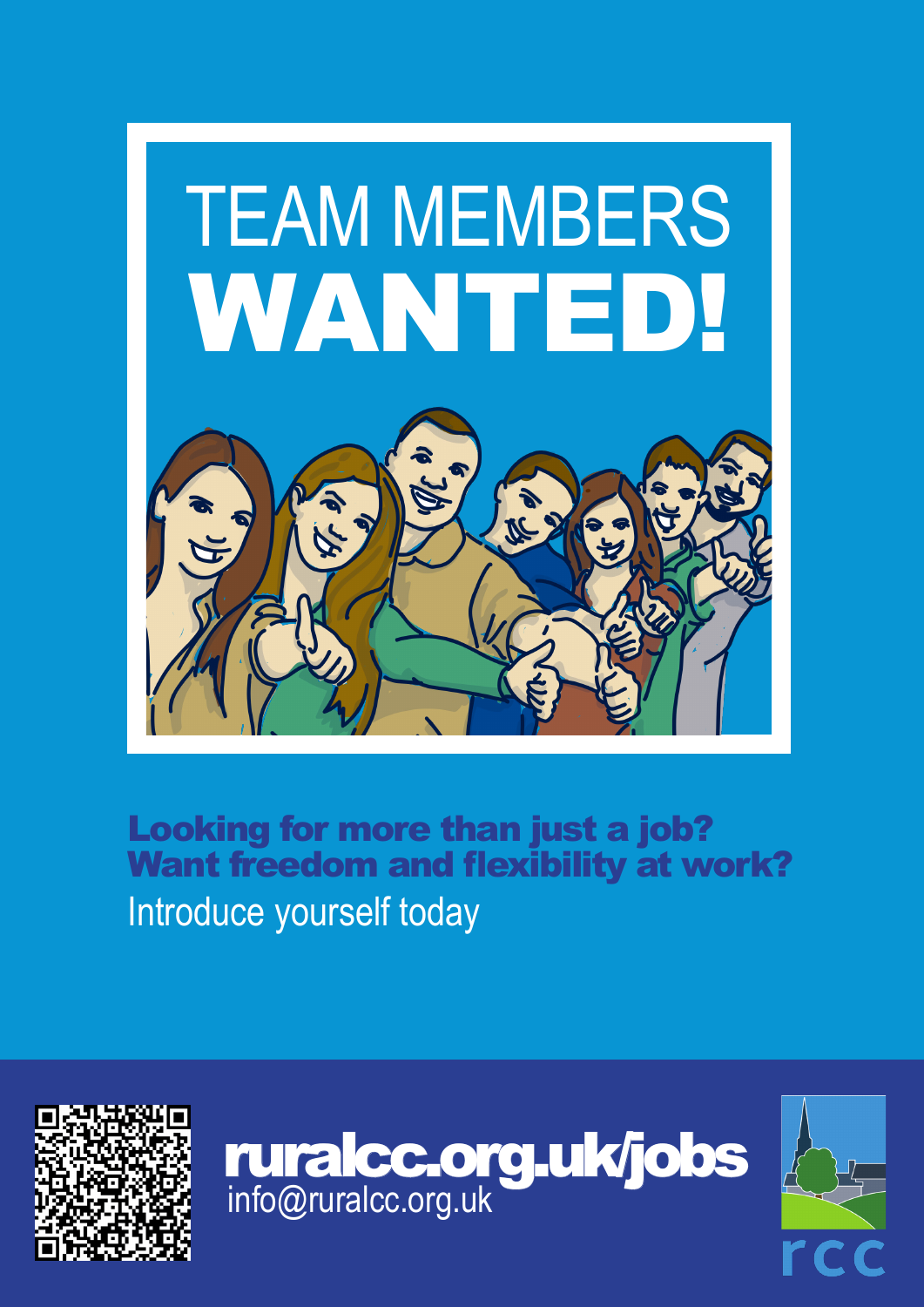## We are looking for ambitious, responsible and efficient individuals to help increase the impact and reach of our charity.

We are recruiting new team members to help us deliver a range of exciting projects tackling issues and reducing disadvantage in communities across Leicestershire, Rutland and the surrounding areas.

Our unique and rewarding roles involve building the capacity of volunteers and voluntary organisations; helping people into volunteering, employment and training; building connections to reduce loneliness and isolation; supporting people to enhance their mental wellbeing; and helping to improve and maintain vital community facilities.

#### We are keen to hear from you if you are:

| <b>CONNECTED</b>   | An open, clear and confident communicator that can build strong<br>and lasting relationships.                                           |
|--------------------|-----------------------------------------------------------------------------------------------------------------------------------------|
| <b>AMBITIOUS</b>   | Wanting to make a difference at work, confident in your own ideas<br>and abilities, and prepared to push yourself to learn and improve. |
| <b>RESPONSIBLE</b> | Self-motivated, able to use your own initiative, prepared to take<br>ownership, and someone that can be trusted to do the right thing.  |
| <b>EFFICIENT</b>   | Someone that is focused and organised, wants a good work/life balance, and strives to make a big impact with your time at work.         |

## FULL OR PART TIME OPPORTUNITIES

#### STARTING SALARIES FROM

## £18,000 - £24,500 (PRO-RATA)

- **5% EMPLOYER MATCHED PENSION**
- **5 WEEKS PAID LEAVE (+ FLEXIBLE BANK HOLIDAYS)**
- **PAID TIME OFF TO VOLUNTEER**
- **FLEXIBLE WORKING HOURS**
- **BASED IN HINCKLEY BUT WITH FREEDOM TO WORK REMOTELY**
- **SHAPE YOUR OWN LEARNING, DEVELOPMENT AND PROGRESSION**
- **GREAT WORK LIFE BALANCE AND FOCUS ON STAFF WELLBEING**